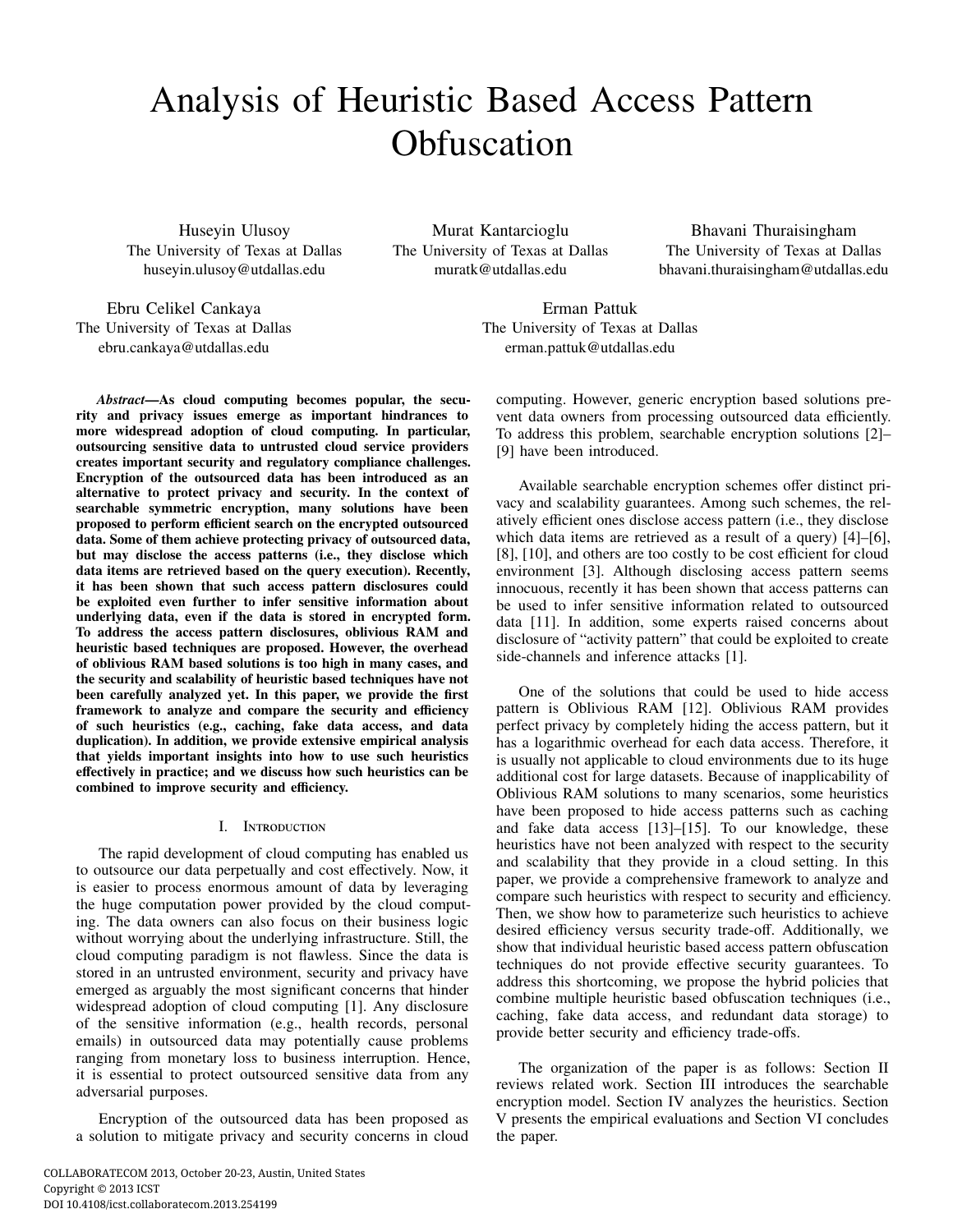## II. Related Work

Searchable encryption has been a popular research topic, where many protocols and security definitions have been proposed over the years. The proposed protocols can be put into two main categories: the protocols allowing practical search and protocols hiding access pattern. The first practical searchable encryption protocol was proposed by Song et al. [8], where the documents and the search index are encrypted with a symmetric key. This protocol is called *Searchable Symmetric Encryption (SSE)*. Later, Goh formalized the security requirements of SSE in [6] and introduced *Z-IDX* index, which is secure against adaptive chosen keyword attack (IND-CKA). Simultaneously, Chang et al. introduced another security definition for SSE based on simulations in [4], which is slightly stronger than the definition in [6]. The concept of SSE model was extended to involve multiple users by Park et al. in [16]. Curtmola et al. expanded the security definition of SSE to secure against adaptive adversaries in multiple users setup in [5]. Golle et al. enabled the secure conjunctive keyword search with a scheme based on decisional Diffie-Hellman assumption in [7]. Later, for conjunctive search, a more efficient scheme was proposed in [9]. Moreover, a public key scheme was proposed by Boneh and Waters in [3] with conjunctive, subset, and range queries over encrypted data. Although all these SSE schemes are practical in a cloud setting, they do not hide the access pattern [5]. As demonstrated in [11], the access patterns can be combined with some background information to infer sensitive information about the underlying data.

Oblivious RAM model was first presented by Goldreich and Ostrovsky in [12] in which the users can securely search over encrypted data without revealing their access patterns. Although the model has been improved by many studies [17]–[19], it incurs a logarithmic overhead in the number of outsourced data for each single data retrieval, which makes it very costly for big data. Moreover, Boneh et al. [20] proposed a searchable encryption model that hides access patterns based on public key encryption. Although these schemes provide provable security against access pattern attacks, they are impractical in the cloud setting. In addition to these schemes, di Vimercati et al. proposed a *B* + -tree based shuffle index in [13] while incurring *O*(*log*(*n*)) additional accesses for each data retrieval, where *n* is the dataset size. Furthermore, some heuristics (i.e., caching, fake data access) have been proposed to hide access patterns without sacrificing efficiency in [13]– [15]. To our knowledge, this is the first paper that analyzes the security and efficiency of heuristic based access pattern obfuscation techniques.

### III. Model

A typical searchable encryption scenario may be described as follows: Alice has a set of documents  $\mathcal{D} = \{d_1, d_2, \ldots, d_n\}$ containing a set of keywords  $Q = \{q_1, q_2, \ldots, q_m\}$ . She wants to outsource  $D$  into a public cloud, provided by Bob, while preserving the efficient search capabilities over outsourced data. To this end, she creates an encrypted index *M*, and sends it to Bob along with the encrypted documents. The encrypted index is an  $m \times n$  binary matrix, where the keywords correspond to the rows and the document ids correspond to the columns. In other words,  $M_{ij}$  is set to 1 if  $q_i$  exists in  $d_j$ , and  $M_{ij}$ is 0 otherwise. To retrieve the set of documents that contain

 $q \in Q$ , Alice generates a trapdoor from *q* and sends it to Bob. When a search is made, Bob checks M, and returns the matching encrypted document ids to Alice. She decrypts them and retrieves the documents from Bob. Note that this model is general enough to simulate an arbitrary searchable encryption model as discussed in [11].



Fig. 1. Model

Fig. 1 shows the three entities of the overall structure of searchable encryption: A client, the binary matrix *M*, and the storage. We assume that the client is a trusted entity, while M, the storage and the network are untrusted. Thus, an adversary is assumed to observe all information stored in or transmitted through the untrusted components. To prevent attacks, it is important to determine the information that an adversary can have. The plaintext of the outsourced documents and trapdoors cannot be learned by the adversary if a secure pseudo-random permutation is adopted. Yet, the adversary can still gather statistical information about the access patterns of the queries and documents. Let  $P(q)$  denote the probability of querying the particular keyword  $q \in Q$ , and  $P(d)$  denote the probability of retrieving the particular document  $d \in \mathcal{D}$ . Then,  $P(d|q)$ denotes the probability that the retrieved document is  $d \in \mathcal{D}$ when  $q \in Q$  is the searched keyword. It is clear that  $P(q)$  and *P*(*d*) can be monitored by adversary that has intruded *M* and the storage, respectively. Then,  $P(d|q)$  can also be inferred by means of simultaneous observation of *M* and the storage. Note that once  $P(d|q)$  is inferred, the decrypted matrix of M can also be obtained. A recent attack by Islam et al. [11] shows that the adversary knowledge *P*(*d*|*q*) and some background knowledge are enough to infer most of the information in the underlying data. Note that by using current searchable encryption models, it is not possible to hide  $P(q)$  unless a probabilistic encrypted index is employed. Yet, as discussed in [12],  $P(d)$  and  $P(d|q)$ can be hidden if *P*(*d*) and *P*(*q*) are independent.

*Definition 3.1: (Oblivious Search)* A search in a searchable encryption model is oblivious if and only if the probability distributions  $P(d)$  and  $P(q)$  are independent, where  $\forall d \in \mathcal{D}$ and  $\forall q \in Q$ 

*Definition 3.2: (Search Indistinguishability)* The documents are indistinguishable if each document's retrieval probability is equal for a given arbitrary search query.

 $\forall d_i, d_k \in D$  and  $\forall q \in Q$ ,  $P(d_i | q) = P(d_k | q)$ , where  $d_i \neq d_k$ 

Definition 3.2 leads us to two results: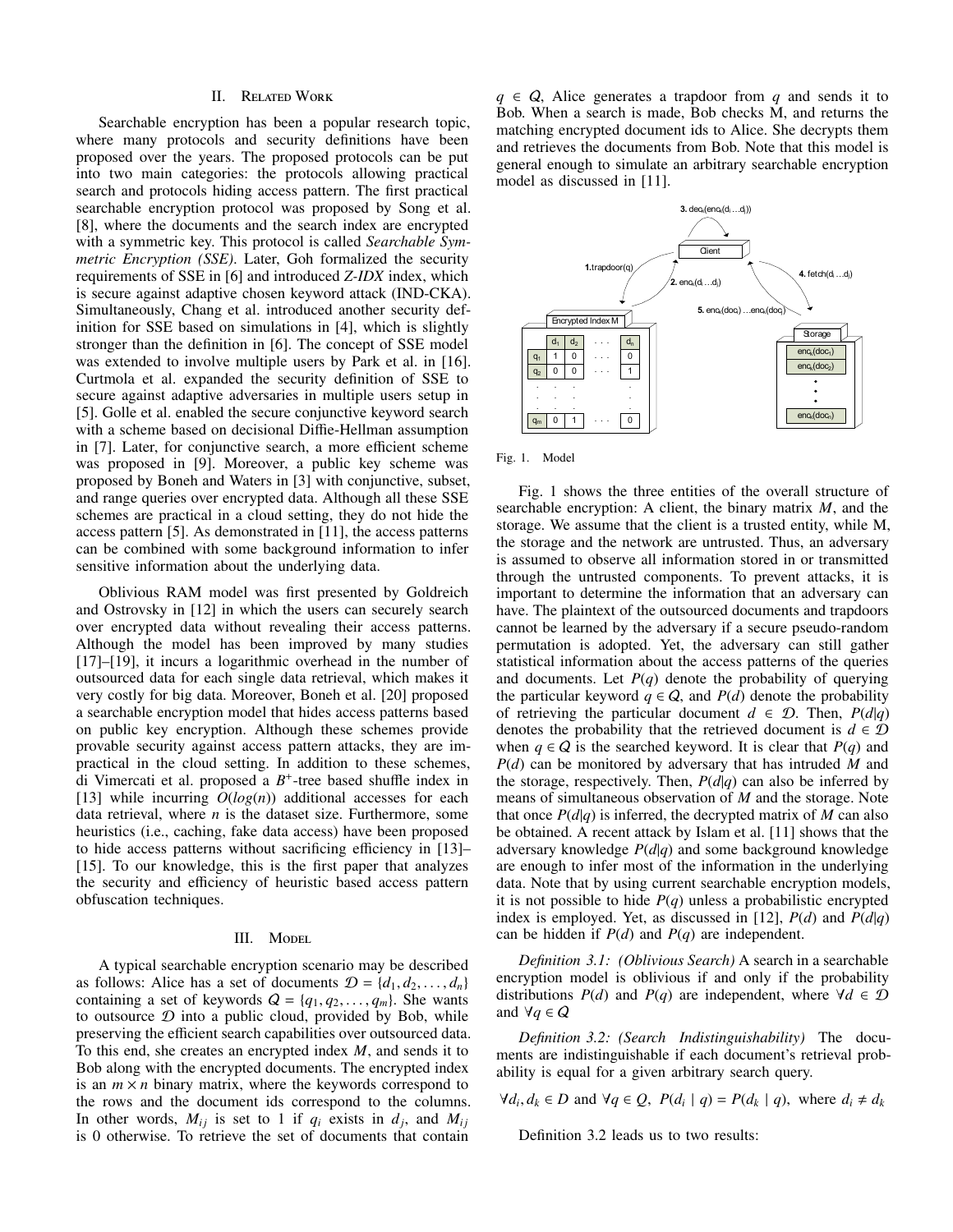*Lemma 3.1:* Given an arbitrary keyword search satisfying search indistinguishability, each document's retrieval probability is uniform and equal to  $\frac{1}{n}$ .

*Proof:*

*Proof:*  
\n
$$
1 = \sum_{d_i \in \mathcal{D}} P(d_i \mid q) = n P(d_i \mid q)
$$
\nby definition 3.2  
\n
$$
\frac{1}{n} = P(d_i \mid q)
$$

*Lemma 3.2:* If all keyword searches satisfy search indistinguishability, each document's retrieval probability is uniform and equal to  $\frac{1}{n}$ .

Proof:  
\n
$$
1 = \sum_{q \in Q} P(q) = \sum_{q \in Q} \sum_{d \in D} P(q, d)
$$
\n
$$
= \sum_{q \in Q} \sum_{d \in D} P(d \mid q)P(q) = \sum_{q \in Q} P(q) \sum_{d \in D} P(d \mid q)
$$
\n
$$
= \sum_{q \in Q} P(q)nP(d \mid q) = n \sum_{q \in Q} P(d \mid q)P(q) \qquad \text{by definition 3.2}
$$
\n
$$
\frac{1}{n} = P(d)
$$

*Theorem 3.3:* If all keyword searches satisfy the search indistinguishability (Def. 3.2), the search is oblivious by definition 3.1.

*Proof:* By lemma 3.1 and 3.2,  $\forall q \in Q$  *and*  $\forall d \in \mathcal{D}$ ,  $P(q)$ and  $P(d)$  are independent.

$$
P(d \mid q) = P(d) = \frac{1}{n}
$$

Given an arbitrary search keyword  $q_j$ , let  $x_j$  denote the number of documents where  $q_i$  exists, and  $1 \le x_i \le n$ . Then, the following holds:

$$
\forall d_i \in \mathcal{D} \text{ and } \forall q_j \in Q,
$$
  

$$
P(d_i \mid q_j) = \begin{cases} \frac{1}{x_j} & q_j \in d_i \\ 0 & q_j \notin d_i \end{cases}, where P(q_j) \neq 0 and where 1 \le x_j \le n
$$

Let  $P'(d_i|q_j)$  denote the probability that the retrieved document is  $d_i \in \mathcal{D}$  if the query  $q_i \in \mathcal{Q}$  is searched in an oblivious manner (see def. 3.2). We claim that the total variation distance between  $P(d_i | q_j)$  and  $P'(d_i | q_j)$  can be used to measure the indistinguishability of the model.

By lemma 3.1, 
$$
\forall d_i \in \mathcal{D}
$$
 and  $\forall q_j \in Q$ ,  $P'(d_i \mid q_j) = \frac{1}{n}$ 

*Definition 3.3: (Total variation distance of probability measures [21])* Let  $\mu$  *and*  $\eta$  be two probability measures over a finite set  $\Omega$ . The total variation distance between  $\mu$  *and*  $\eta$  is the largest possible  $L_1 - distance$  between the two probability measures:

$$
\|\mu - \eta\|_{TV} = \sup_{x \in \Omega} |\mu(x) - \eta(x)|
$$
  
= 
$$
\frac{1}{2} \sum_{x \in \Omega} |\mu(x) - \eta(x)|
$$
 (1)

*Definition 3.4: (*ϵ − *distance)* An encrypted search satisfies  $\epsilon$  – *distance* if the maximum  $L_1$  distance between  $P(d_i|q_j)$  *and P'* $(d_i|q_j)$  is less than a constant  $\epsilon$  for all documents

in  $D$  and all keywords in  $Q$ . Then, the total variation distance (Def. 3.3) can be used to measure the  $\epsilon$  – *distance*.

$$
\sup_{d_i \in \mathcal{D}, q_j \in \mathcal{Q}} |P(d_i|q_j) - P'(d_i|q_j)| \le \epsilon \tag{2}
$$

The  $\epsilon$  – *distance* of an arbitrary searchable encryption model is as follow:

$$
||P(d_i | q_j) - P'(d_i | q_j)||_{TV} =
$$
\n
$$
\sup_{q_j \in Q} \{ \frac{1}{2} \sum_{d_i \in D} |P(d_i | q_j) - P'(d_i | q_j)| \} =
$$
\n
$$
\sup_{q_j \in Q} \{ \frac{1}{2} \sum_{q_j \in d_i, d_i \in D} |P(d_i | q_j) - P'(d_i | q_j)| + \frac{1}{2} \sum_{q_j \notin d_i, d_i \in D} |P(d_i | q_j) - P'(d_i | q_j)| \} =
$$
\n
$$
\sup_{1 \le x_j \le n} \{ \frac{1}{2} x_j (\frac{1}{x_j} - \frac{1}{n}) + \frac{1}{2} (n - x_j) \frac{1}{n} \} =
$$
\n
$$
\sup_{1 \le x_j \le n} \{ 1 - \frac{x_j}{n} \} = 1 - \frac{1}{n} = \approx 1
$$
\n(4)

Smaller values of  $\epsilon \in [0, 1]$  implies less access pattern disclosure. Furthermore, when a model satisfies  $\epsilon = 0$ , it completely hides the access pattern.

#### IV. Heuristics

The  $\epsilon$ −*distance* given in Eq. 3 can be reduced by adopting some heuristics such as caching, fake document access and document duplication. In this section, we analyze the performance of these techniques with respect to their  $\epsilon$  – *distance* and costs.

## *A. Caching*

In the context of searchable encryption, caching is the process of storing a subset of the entire data in a local storage, so that a faster response is provided whenever the requested data is in the cache. It helps to reduce the overall monetary cost [22], by reducing the network traffic between the client and the storage. Moreover, as shown in Prop. 4.1, it has an improving effect on the security guarantees of the model. We will analyze two basic cache policies, the random and locality caching, with respect to  $\epsilon$  – *distance* metric and cache hit rates.

*1) Random Caching:* In random caching policy, the client chooses uniformly random *k* documents to be stored in the cache for each query.

*Proposition 4.1:* When searchable encryption model employs random caching policy,  $\epsilon$  – *distance* of the model is decreased approximately by  $\frac{k}{2n}$ .

*Proof:* Let *HR*(*d*) denote the probability that the document *d* is in the cache, which is also called the *cache hit rate*. Then, *HR*(*d*) can be written as follows:

$$
\forall d \in D, \ HR(d) = \sum_{i=0}^{k-1} \frac{1}{n-i} \ge \sum_{i=0}^{k-1} \frac{1}{n} = \frac{k}{n}, \ where \ k < n
$$

When random caching is employed by the model, let  $P_{cache}(d_i | q_j)$  denote the probability that a retrieved document is  $d_i$  given the keyword  $q_j$ , and  $x_{j,c}$  denote the expected number of documents retrieved for the keyword search  $q_j$ . Then, the following holds:

$$
\forall d_i \in D \text{ and } \forall q_j \in Q, \ x_{j,c} = x_j(1 - HR(d_i))
$$

$$
P_{cache}(d_i \mid q_j) = \begin{cases} \frac{1}{x_j} & q_j \in d_i \\ 0 & q_j \notin d_i \end{cases}
$$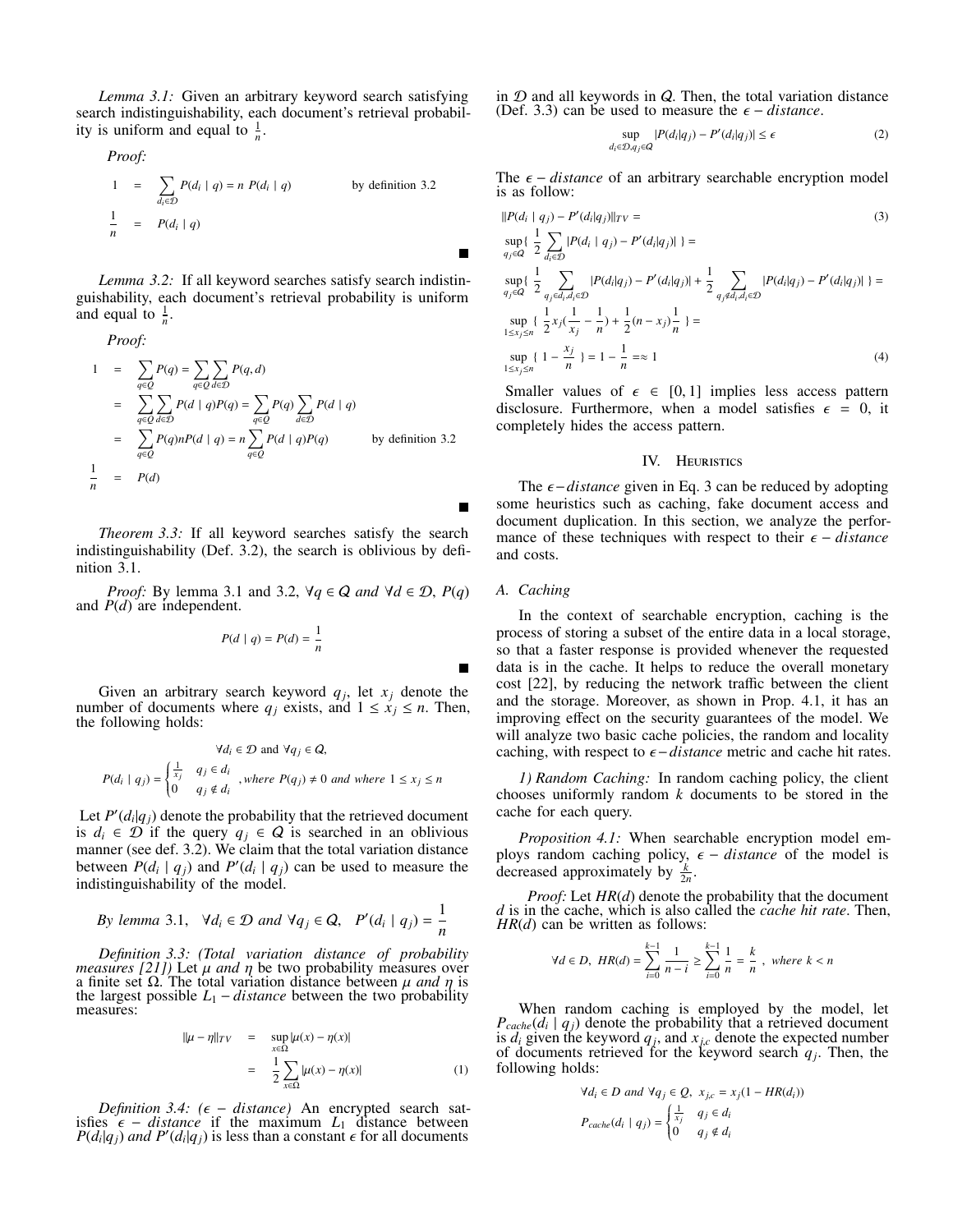Then, the  $\epsilon$  – *distance* of model after random caching can be written as follows:

$$
||P_{cache}(d_i | q_j) - P'(d_i | q_j)||_{TV} =
$$
  
\n
$$
\sup_{q_j \in \mathcal{Q}} \left\{ \frac{1}{2} \sum_{d_i \in D} |P_{cache}(d_i|q_j) - P'(d_i|q_j)| \right\} =
$$
  
\n
$$
\sup_{q_j \in \mathcal{Q}} \left\{ \frac{1}{2} \sum_{q_j \in d_i, d_i \in D} (P_{cache}(d_i|q_j) - P'(d_i|q_j)) \right\}
$$
  
\n
$$
+ \frac{1}{2} \sum_{q_j \notin d_i, d_i \in D} (P'(d_i|q_j) - P_{cache}(d_i|q_j)) \right\} =
$$
  
\n
$$
\sup_{q_j \in \mathcal{Q}} \left\{ \frac{1}{2} \{ x_{j,c} (\frac{1}{x_j} - \frac{1}{n}) + (n - x_{j,c}) (\frac{1}{n} - 0) \} \right\} =
$$
  
\n
$$
\sup_{1 \le x_j \le n} \left\{ 1 - \frac{x_j}{n} - \frac{k}{2n} + \frac{x_j k}{n^2} \right\} = 1 - \frac{1}{n} - \frac{k}{2n} + \frac{k}{n^2} \approx 1 - \frac{k}{2n}
$$

The cost of random caching policy is to store  $k$  data items in the client and to process at most *k* additional document accesses for each query. Because, if the documents chosen for caching have not already been fetched by the previous query, they will be retrieved from the storage.

*2) Locality Caching:* The locality caching policy is introduced to maximize the cache hit rate by exploiting the locality of data. To this end, the client keeps track of the document access frequencies and stores the most frequently accessed ones in the local computer. The locality principle of the data [23] ensures better cache hit rate than the random selection. Yet, its effect on  $\epsilon$  – *distance* is limited. Because, all data items cannot find a chance to be cached, but only the frequently accessed ones do. When the cache eventually finds an equilibrium state, it holds the same data items for each query.

The cost of locality caching policy is to store k data items in the cache. It does not need to process additional document accesses like random caching, because the documents can be chosen from among the documents that are already fetched for previous queries.

## *B. Random Fake Access*

The random fake access is a heuristic, where the documents are retrieved with a uniform random probability  $\alpha$ . More formally, given an arbitrary query q, let  $\alpha$  be the probability of fake access to  $d_i \in \mathcal{D}$  when  $P(d_i|q) = 0$ .

*Proposition 4.2:* If searchable encryption employs random fake access policy with a probability  $\alpha$ ,  $\epsilon$  – *distance* of the rake access policy with a probability  $\alpha$ , model is decreased approximately by  $\sqrt{\alpha}$ .

*Proof:* When the random fake access policy is employed by the model, let  $P_{fake}(d_i \mid q_j)$  denote the probability that a retrieved document is  $d_i$  given a keyword  $q_j$ , and  $x_{j,f}$  denote the expected number of retrieved documents by  $q_j$ . Then, the following holds:

$$
\forall d_i \in \mathcal{D} \text{ and } \forall q_j \in \mathcal{Q}, \ x_{j,f} = x_j + (n - x_j)\alpha
$$
\n
$$
P_{fake}(d_i \mid q_j) = \begin{cases} \frac{1}{x_{j,f}} & q_j \in d_i \\ \frac{\alpha}{x_{j,f}} & q_j \notin d_i \end{cases}
$$

After the random fake access policy is employed, the  $\epsilon$  − *distance* of model can be written as follows:

$$
||P_{fake}(d_i | q_j) - P'(d_i | q_j)||_{TV} =
$$
\n
$$
\sup_{q_j \in Q} \{ \frac{1}{2} \sum_{d_i \in D} |P_{fake}(d_i|q_j) - P'(d_i|q_j)| \} =
$$
\n
$$
\sup_{q_j \in Q} \{ \frac{1}{2} \sum_{q_j \in d_i, d_i \in D} (P_{fake}(d_i|q_j) - P'(d_i|q_j))
$$
\n
$$
+ \frac{1}{2} \sum_{q_j \in d_i, d_i \in D} (P'(d_i|q_j) - P_{fake}(d_i|q_j)) \} =
$$
\n
$$
\sup_{q_j \in Q} \{ \frac{1}{2} \{ x_{j,f} (\frac{1}{x_{j,f}} - \frac{1}{n}) + (n - x_{j,f})(\frac{1}{n} - \frac{\alpha}{x_{j,f}}) \} \} =
$$
\n
$$
\sup_{q_j \in Q} \{ 1 - \frac{\alpha}{2} - \frac{x_j}{n} (1 - \alpha) - \frac{n\alpha}{2(n\alpha + x_j(1 - \alpha))} \} \Rightarrow
$$
\n
$$
\frac{\partial}{\partial x_j} \left( 1 - \frac{\alpha}{2} - \frac{x_j}{n} (1 - \alpha) - \frac{n\alpha}{2(n\alpha + x_j(1 - \alpha))} \right) \Rightarrow
$$
\n
$$
x_j = \frac{n(\sqrt{\frac{\alpha}{2}} - \alpha)}{1 - \alpha}, \text{ where } \alpha < 1 \Rightarrow
$$
\n
$$
||P_{fake}(d_i | q_j) - P'(d_i | q_j)||_{TV} \le 1 + \frac{\alpha}{2} - \sqrt{2\alpha} \approx 1 - \sqrt{\alpha}
$$

Note that the Eq. 5 can be calculated by taking derivative with respect to  $x_j$ .

The estimated cost of random fake access policy is to process  $\alpha(n - x_j)$  additional accesses when  $q_j$  is queried. Note that, as the number of documents increases, the cost of random fake access policy increases as well.

## *C. Document Duplication*

Document duplication is another heuristic we analyze, where multiple copies of documents are stored redundantly in the storage. When a keyword search needs a document, one of the copies of the document is retrieved randomly. Since the selection process is uniformly at random,  $P(d_i|q_j)$  decreases with respect to the number of copies.

*Proposition 4.3:* In searchable encryption model, if c copies are stored for each document  $d_i \in \mathcal{D}$ ,  $\epsilon$  – *distance* of the model decreases with respect to c.

# *Proof:*

Let  $\Phi$  denote a function for the duplication process, where  $\Phi: \mathcal{D} \to \mathcal{D}^c$ , and  $\mathcal{D}'$  denote the set of documents, where  $\mathcal{D}' = \bigcup_{d_i \in \mathcal{D}} \Phi(d_i)$  and  $|\Phi(d_i)| = c$ 

The document  $d \in \Phi(d_i)$  is selected uniformly at random when a searched keyword  $q_j$  exists in *d*. Let  $P_{dup}(d_i | q_j)$  denote the probability that a retrieved document is one of c copies of document  $d_i$ , given the keyword  $q_j$ , when the model employs the document duplication policy. Then, the following holds:

$$
\forall d_i \in \mathcal{D}' \text{ and } \forall q_j \in \mathcal{Q},
$$
  

$$
P_{dup}(d_i \mid q_j) = \begin{cases} \frac{1}{x_j c} & q_j \in d_i \\ 0 & q_j \notin d_i \end{cases}
$$

When document duplication is employed, the  $\epsilon$  – *distance* of model can be written as follows: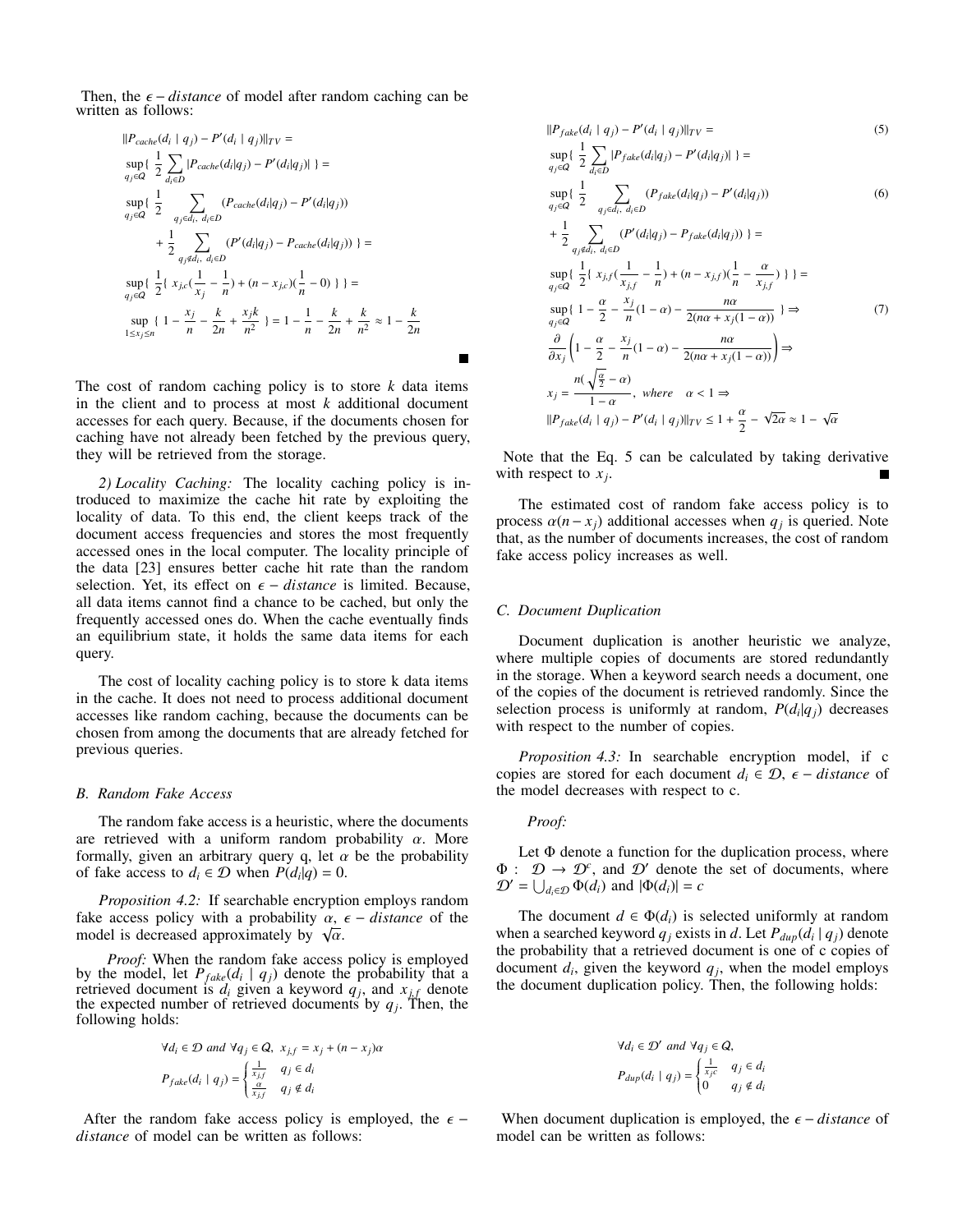$$
||P_{dup}(d_i | q_j) - P'(d_i | q_j)||_{TV} =
$$
  
\n
$$
\sup_{q_j \in Q} \{\frac{1}{2} \sum_{d_i \in D} |P_{dup}(d_i|q_j) - P'(d_i|q_j)|\} =
$$
  
\n
$$
\sup_{q_j \in Q} \{\frac{1}{2} \sum_{q_j \in d_i, d_i \in D} (P_{dup}(d_i|q_j) - P'(d_i|q_j)) +
$$
  
\n
$$
\frac{1}{2} \sum_{q_j \notin d_i, d_i \in D} (P'(d_i|q_j) - P_{dup}(d_i|q_j))\} =
$$
  
\n
$$
\sup_{q_j \in Q} \{\frac{1}{2} \{\ x_j(\frac{1}{x_jc} - \frac{1}{cn}) + (n - x_j)(\frac{1}{cn} - 0) \}\} =
$$
  
\n
$$
\frac{1}{c} sup_{1 \le x_j \le n} \{ 1 - \frac{x_j}{n} \} = \frac{1}{c} (1 - \frac{1}{n}) \qquad , where 1 \le c
$$

The cost of document duplication policy is to store extra  $(c-1)n$  documents,  $c > 1$ , in the storage.

 $\blacksquare$ 

Table I summarizes the ϵ −*distance* and cost of introduced policies.

| Policy                           | $\epsilon$ – distance | cost                                  |
|----------------------------------|-----------------------|---------------------------------------|
| Random Caching                   |                       | k (data access/query)                 |
| <b>Locality Caching</b>          |                       |                                       |
| Random Fake Access               | $-\sqrt{\alpha}$      | $\alpha(n-x_i)$ (data access/query)   |
| Document Duplication             | $\pm(1-\pm)$          | $(c-1)n$ (redundant document storage) |
| HEURISTIC COMPARISON<br>TARI E I |                       |                                       |

## *D. Hybrid Policies*

The heuristics introduced above can be combined to achieve lower  $\epsilon$  – *distance* values while dividing the total cost into different policies. In theory, any combination of these three heuristics can be used, but we analyze two of these hybrid policies below, in terms of the gain with respect to ϵ−*distance* and incurred costs.

*1) Hybrid Policy I: Random Caching* + *Random Fake Access:* In hybrid policy I, the random caching (Sec. IV-A1) is utilized along with the random fake access (Sec. IV-B). Suppose that the client can store *k* out of *n* documents in the local storage and uses the random fake access policy with probability  $\alpha$ .

*Proposition 4.4:* If a searchable encryption model employs *hybrid policy I* with *k* documents in the cache and fake access probability  $\alpha$ ,  $\epsilon$  – *distance* of the model is decreased approximately by  $\frac{k}{2n} + \sqrt{\alpha}$ .

*Proof:* When the model employs the hybrid policy I, let  $P_{hybrid}$  (*d*<sup>*i*</sup> | *q*<sub>*j*</sub>) denote the probability that a retrieved document is  $d_i$  given the keyword  $q_j$ , and  $x_{j,h}$  denote the expected number of retrieved documents by  $q_j$ . Then, the following holds:

$$
\forall d_i \in \mathcal{D} \text{ and } \forall q_j \in \mathcal{Q}, \ x_{j,h} = x_j - \frac{x_j k}{n} + (n - x_j)\alpha
$$
\n
$$
P_{hybrid_i}(d_i \mid q_j) = \begin{cases} \frac{1 - \frac{k}{n}}{x_{j,h}} & q_j \in d_i \\ \frac{\alpha}{x_{j,h}} & q_j \notin d_i \end{cases}
$$

When *hybrid policy I* is employed, the  $\epsilon$  – *distance* of an arbitrary query  $q_i$  can be written as follows:

$$
||P_{hybrid_{j}}(d_{i} | q_{j}) - P'(d_{i} | q_{j})||_{TV} =
$$
\n
$$
\sup_{q_{j} \in \mathcal{Q}} \left\{ \frac{1}{2} \sum_{d_{i} \in D} |P_{hybrid_{j}}(d_{i} | q_{j}) - P'(d_{i} | q_{j})| \right\} =
$$
\n
$$
\sup_{q_{j} \in \mathcal{Q}} \left\{ \frac{1}{2} \sum_{q_{j} \in d_{i}, d_{i} \in D} (P_{hybrid_{j}}(d_{i} | q_{j}) - P'(d_{i} | q_{j})) + \frac{1}{2} \sum_{q_{j} \notin d_{i}, d_{i} \in D} (P'(d_{i} | q_{j}) - P_{hybrid_{j}}(d_{i} | q_{j})) \right\} =
$$
\n
$$
\sup_{q_{j} \in \mathcal{Q}} \left\{ \frac{1}{2} \left\{ x_{j,h} \left( \frac{1 - \frac{k}{h}}{x_{j,h}} - \frac{1}{n} \right\} + (n - x_{j,h}) \left( \frac{1}{n} - \frac{\alpha}{x_{j,h}} \right) \right\} \right\} =
$$
\n
$$
\sup_{q_{j} \in \mathcal{Q}} \left\{ 1 - \frac{k}{2n} - \frac{\alpha}{2} - \frac{x_{j}}{n} \left( 1 - \frac{k}{n} - \alpha \right) - \frac{n\alpha}{2(n\alpha + x_{j}(1 - \frac{k}{n} - \alpha))} \right\} \Rightarrow
$$
\n
$$
0 = \frac{\partial}{\partial x_{j}} \left( 1 - \frac{k}{2n} - \frac{\alpha}{2} - \frac{x_{j}}{n} \left( 1 - \frac{k}{n} - \alpha \right) - \frac{n\alpha}{2(n\alpha + x_{j}(1 - \frac{k}{n} - \alpha))} \right) \Rightarrow
$$
\n
$$
x_{j} = \frac{n(\sqrt{\frac{\alpha}{2}} - \alpha)}{1 - \frac{k}{n} - \alpha}, \text{ where } \alpha < 1 \Rightarrow
$$
\n
$$
||P_{fake}(d_{i} | q_{j}) - P'(d_{i} | q_{j})||_{TV} \leq 1 - \frac{k}{2n} + \frac{\alpha}{2} - \sqrt{2\alpha} \approx 1 - \frac{k}{2n} - \sqrt{\alpha}
$$

Note that Eq. 8 can be calculated by taking derivative with respect to *x<sup>j</sup>* .

If  $\alpha n > k$ , the client can choose *k* documents for caching from the documents, retrieved by the random fake access policy in the previous query. Therefore, the additional document access cost of random caching is eliminated. Total cost of the policy is to store *k* documents in the local machine and process α*n* fake document accesses.

*2) Hybrid Policy II: Random Caching* + *Random Fake Access* + *Document Duplication:* In hybrid policy II, document duplication is added to hybrid policy I. Suppose that the client can store k out of n documents in her local machine, it employs the random fake access policy with the probability  $\alpha$  and document duplication policy with c copies.

*Proposition 4.5:* If a searchable encryption model employs *hybrid policy II* with k documents in the cache, fake access probability  $\alpha$  and c copies in the storage,  $\epsilon$  – *distance* of the model is decreased with respect to k,  $\alpha$  and c.

*Proof:* Let  $P_{hybrid_{II}}(d_i | q_j)$  denote the probability that a retrieved document is  $d_i$ , given the keyword  $q_j$ , when the model employs the hybrid policy II. Then, the following holds:

$$
\forall d_i \in D' \text{ and } \forall q_j \in Q, \ P_{hybrid_{II}}(d_i \mid q_j) = \begin{cases} \frac{1-\frac{k}{n}}{x_{j,h}^{\frac{\alpha}{n}}}, & q_j \in d_i \\ \frac{\alpha}{x_j^{\alpha}} & q_j \notin d_i \end{cases}
$$

When *hybrid policy II* is employed, the  $\epsilon$  – *distance* of an arbitrary query  $q_i$  can be written as follows: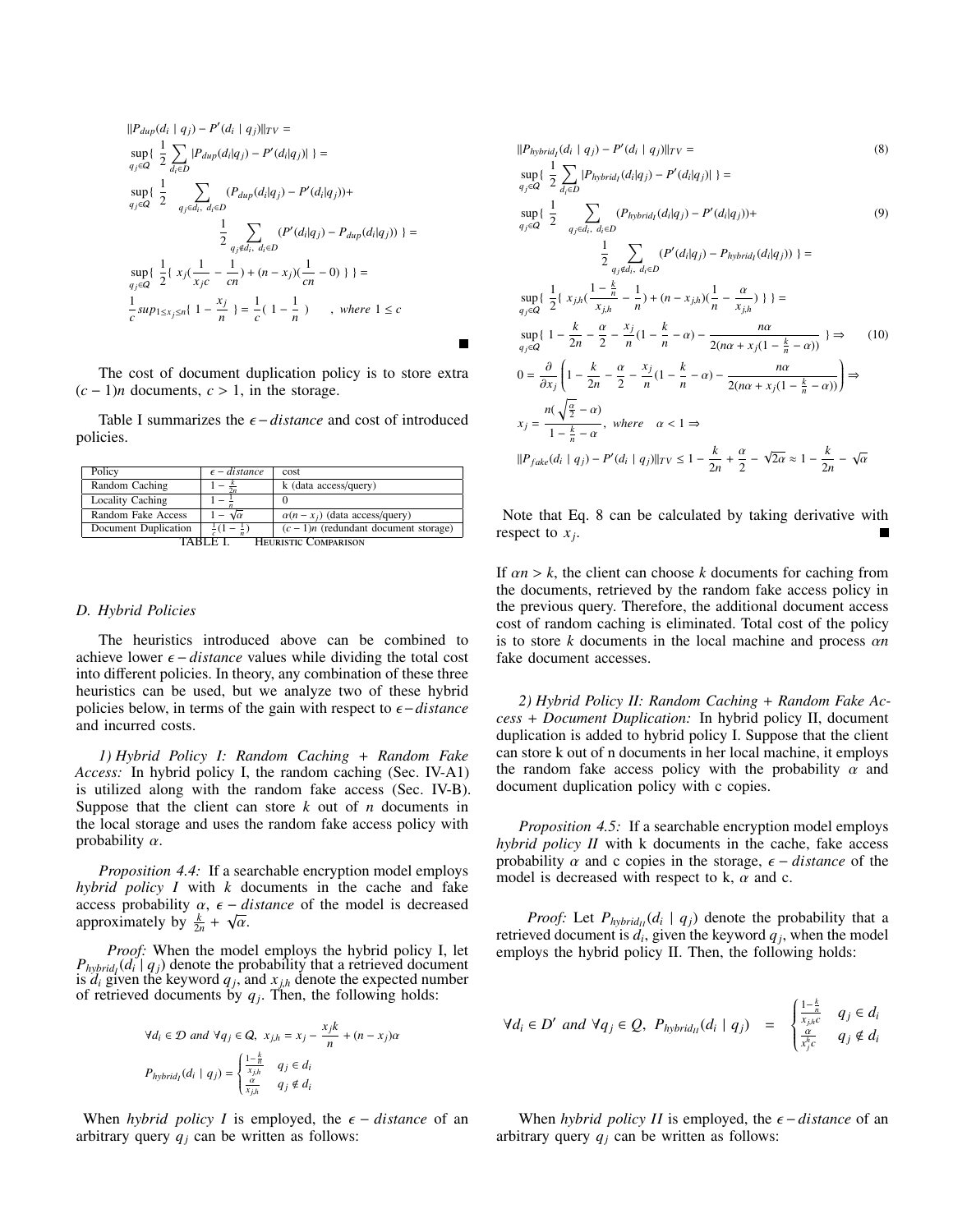$$
||P_{hybrid_{II}}(d_i | q_j) - P'(d_i | q_j)||_{TV} =
$$
\n
$$
\sup_{q_j \in Q} \{\frac{1}{2} \sum_{d_i \in D} |P_{hybrid_{II}}(d_i|q_j) - P'(d_i|q_j)|\} =
$$
\n
$$
\sup_{q_j \in Q} \{\frac{1}{2} \sum_{q_j \in d_i, d_i \in D} (P_{hybrid_{II}}(d_i|q_j) - P'(d_i|q_j)) +
$$
\n
$$
\frac{1}{2} \sum_{q_j \notin d_i, d_i \in D} (P'(d_i|q_j) - P_{hybrid_{II}}(d_i|q_j))\} =
$$
\n
$$
\sup_{d_j \in Q} \{\frac{1}{2} \sum_{d_j \notin d_i, d_i \in D} (P'(d_i|q_j) - P_{hybrid_{II}}(d_i|q_j))\} =
$$

$$
\sup_{q_j \in \mathcal{Q}} \left\{ \frac{1}{2} \left\{ x_j^h \left( \frac{n}{x_{j,h}c} - \frac{1}{nc} \right) + (n - x_{j,h}) \left( \frac{n}{nc} - \frac{\alpha}{x_{j,h}c} \right) \right\} \right\} =
$$
\n
$$
\frac{1}{c} \sup_{q_j \in \mathcal{Q}} \left\{ 1 - \frac{k}{2n} - \frac{\alpha}{2} - \frac{x_j}{n} \left( 1 - \frac{k}{n} - \alpha \right) - \frac{n\alpha}{2(n\alpha + x_j(1 - \frac{k}{n} - \alpha))} \right\} \Rightarrow (13)
$$

$$
0 = \frac{\partial}{\partial x_j} \left( 1 - \frac{k}{2n} - \frac{\alpha}{2} - \frac{x_j}{n} (1 - \frac{k}{n} - \alpha) - \frac{n\alpha}{2(n\alpha + x_j(1 - \frac{k}{n} - \alpha))} \right) \Rightarrow (14)
$$

$$
x_j = \frac{n(\sqrt{\frac{\alpha}{2}} - \alpha)}{1 - \frac{k}{n} - \alpha}, \text{ where } \alpha < 1
$$
  

$$
||P_{fake}(d_i \mid q_j) - P'(d_i \mid q_j)||_{TV} \le \frac{1}{c} \{1 - \frac{k}{2n} + \frac{\alpha}{2} - \sqrt{2\alpha}\} \approx \frac{1}{c} \{1 - \frac{k}{2n} - \sqrt{\alpha}\}
$$

Note that Eq. 11 can be calculated by taking derivative with respect to *x<sup>j</sup>* .

Since the document duplication policy increases the size of corpus by *c* times, the number of fake data accesses also increases by *c* times. Therefore, total cost of the policy is to store k documents in the local storage, process α*cn* fake document accesses, and store (*c*−1)*n* redundant documents in the storage.

## V. Experimental Analysis

In this section, we present empirical results and analyses of the proposed heuristics on the searchable encryption model. To our knowledge, this is the first extensive empirical study of access pattern obfuscation techniques such as caching,fake data access and data duplication. The analysis presents comparison of proposed heuristics, with respect to scalability performance, under different security constraints. Our results suggest that hybrid approaches can lower ϵ −*distance* to desired values for acceptable costs although the individually usage of heuristics is not very effective.

### *A. Experiment setup*

The experiment is conducted on a realistic scenario. In this scenario, a real world dataset (ENRON) [24] is uploaded to our free account in Dropbox file hosting service [25]. Since Dropbox does not provide computation power, the encrypted index is deployed into a private server that we manage. The server is an 8 cores Intel(R) Xeon(R) D Linux machine clocked at 2.50GHz with 32 GB RAM. Our personal desktop, which is an Intel(R) Pentium(R) D Windows 7 machine clocked at 2.80GHz with 4.00 GB RAM, is used as the client. The client and Dropbox are connected (via Internet) through the REST API of Dropbox. The client and the server are connected via the UT Dallas local area network (LAN).

The ENRON dataset [24], which is a well studied email log, is employed as our corpus. The dataset is composed of many folders from approximately 150 users. We randomly choose

 $10000$  documents<sup>1</sup> from the inbox folders as our document set D, in which there are totally 75147 distinct keywords. Since the documents have some email related meta data at the first few lines, we filtered these lines from the documents. Then, the words in the documents are stemmed for improving the search process. At the end of this process, the documents become a composition of stemmed words. Moreover, the documents are split into tree structured folders because of Dropbox's limit on the number of files that can be stored in a folder.

Although any query distribution can be incorporated in the experiment, we assume that more common words have more chance to be searched. Thus, 1000 queries are generated by randomly selecting keywords from the documents. Moreover, 120 stop words that do not make sense for a query keyword (i.e., "the","to","a") are omitted in the search queries.

In the experiment, various security scenarios are explored by assigning different  $\epsilon$  – *distances* (i.e., 0.001, 0.01, 0.1, 0.2, 0.3) constraints. We argue that a searchable encryption model that satisfies 0.001 − *distance* definition is more secure than a model satisfying 0.3 − *distance*, because it is closer to the definition 3.2 which is oblivious by theorem 3.3. Then, the cost of hybrid policies are presented as number of fake document accesses for each document retrieval, and the fake document access cost of ORAM is compared with it.

# *B. Results*

If only the random caching policy is employed in the model, the size of cache to achieve  $\epsilon$  – *distance* constraint can be calculated by means of proposition 4.1:

$$
k \ge 2n(1 - \epsilon), \qquad \lim_{\epsilon \to 0} k = 2n - 2
$$

"lim<sub> $\epsilon \to 0$ </sub>  $k = 2n-2$ " renders the cache meaningless, because if the client can hold all documents in the local machine, there is no need for searchable encryption model in the cloud setting.

The locality caching cannot be used to reduce ϵ −*distance* as explained in section IV-A2. However, its hit rate is superior to random caching (see Fig.2(a)) especially when cache size is relatively small. When 1.25% of the documents are cached, the locality caching  $(HR(d_i) = 0.0496)$  is four times better than the random caching( $HR(d_i) = 0.0125$ ). Therefore, a combination of small amount of locality caching and random caching will provide a good balance between the security and scalability gains. For instance, if 5% locality caching is employed along with 15% random caching, its hit rate is 0.09 higher than 20% random caching, but the reduction in  $\epsilon$  – *distance* is only 0.05 smaller than 20% random caching.

If only the fake document access policy is used in the model, the amount of access probability  $\alpha$  to succeed  $\epsilon$  − *distance* constraint can be calculated as follows:

$$
\alpha \ge (1 - \epsilon)^2, \qquad \lim_{\epsilon \to 0} \alpha = 1
$$

" $\lim_{\epsilon \to 0} \alpha = 1$ " implies the retrieval of all documents in the storage. This is the trivial oblivious strategy, where all data items are scanned for a single query. Yet, it cannot be tolerated in the cloud setting due to the overhead it introduces with a big corpus.

<sup>&</sup>lt;sup>1</sup>medium sized data for a searchable encryption model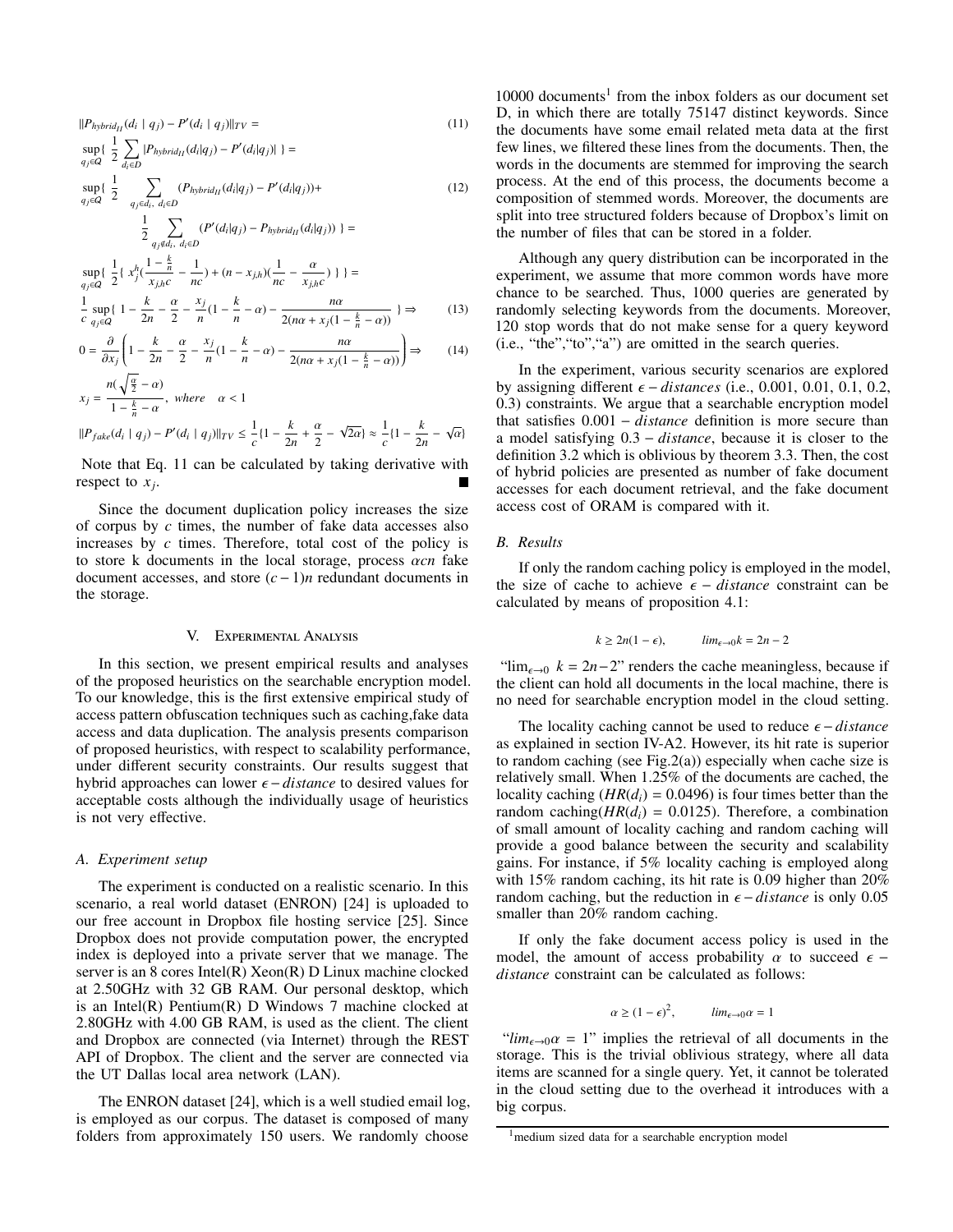



Fig. 2. Results

If only the document duplication policy is used in the model, the number of copies  $c$  to succeed  $\epsilon$  – *distance* constraint can be calculated as follows:

$$
c \ge (1 - \frac{1}{n})\frac{1}{\epsilon}, \qquad \lim_{\epsilon \to 0} c = \infty
$$

" $\lim_{\epsilon \to 0} c = \infty$ " makes it impossible to individually adopt document duplication to succeed small  $\epsilon$  values. Note that keeping too much copies for each data item in the corpus can be very expensive in the cloud [1] .

Although the heuristics cannot be employed individually to ensure small  $\epsilon$  – *distance*, their contribution can be significant when combined in a hybrid approach. In Figure 2(b), the fake data access costs of the two hybrid policies are listed. *Hybrid policy I* is composed of random caching and fake document access policies, where  $\alpha = \frac{k}{n}$ . In *Hybrid policy II*, document duplication is added to *Hybrid policy I* setting, where  $\alpha = \frac{k}{n}$  and  $c = 3^2$ . Then, five security premises  $\epsilon = \{0.001, 0.01, 0.1, 0.2, 0.3\}$  are defined, and *k* and  $\alpha$  are determined by Equations 4.4 and 4.5.

As shown in Figure 2(a), *Hybrid policy II* performs more fake additional data accesses than *Hybrid policy I* for small  $\epsilon$  values because of the larger size of document number. Yet, *Hybrid policy II* outperforms *Hybrid policy I* for relatively larger  $\epsilon$  values.

# *C. Comparison of ORAM and Hybrid Policies*

Oblivious RAM has been proposed by Goldreich and Ostrovsky [12] to completely hide access patterns. After its first introduction, many Oblivious RAM constructions have been proposed. Among these constructions, to our knowledge, Williams et. al. [19] have proposed one of the most efficient ORAM constructions available in the literature. In this protocol, the computational overhead is  $O(log n \times log log n)$  per request, where n is the number of data items. This overhead contains the constant factor of 1.44*c* for an allowed error probability of 2<sup>−</sup>*<sup>c</sup>* with other constant factors in the big O [17]. If we assume,  $c = 64$ , then the constant 1.44c is 92 (Please see [17] for more details). Based on this analysis, the value of the constant *c* can be accurately approximated to be around 100. Now, suppose the number of data items are  $2^{10}$ . Then,  $log n = 10$ . Hence, even the most efficient ORAM presented in [19] requires more than  $100 \times 10 = 1000$  data items to be retrieved for a single data access, which is far from practical. Moreover, the overhead gets bigger as the number of data items (*n*) increases. On the other hand, the analyzed hybrid policy I retrieves approximately 6 documents for each document access of searchable encryption when  $\epsilon = 0.001$ . Still, Oblivious RAM completely hides the access pattern, but the *hybrid policies I and II* leak  $\epsilon$  – *distant* access pattern.

#### VI. CONCLUSION

In this paper, we analyze the heuristics for the access pattern obfuscation over searchable encryption model. To this end, we first aim to measure the amount of access pattern leakage of an arbitrary model. Then, we determine the obfuscation amount for each heuristic and two different combination of those. By using these calculated obfuscation amount, we compare the cost of heuristics while restricting the access pattern leakage by a predetermined constant. An empirical analysis is conducted on a real world data set. The empirical evaluations indicates the practical nature of the hybrid heuristics.

#### **REFERENCES**

- [1] Y. Chen, V. Paxson, and R. H. Katz, "Whats new about cloud computing security?" EECS Department, University of California, Berkeley, Tech. Rep. UCB/EECS-2010-5, Jan 2010. [Online]. Available: http://www.eecs.berkeley.edu/Pubs/TechRpts/2010/EECS-2010-5.html
- [2] M. Bellare, A. Boldyreva, and A. O'Neill, "Deterministic and efficiently searchable encryption," ser. CRYPTO'07, 2007, pp. 535–552. [Online]. Available: http://dl.acm.org/citation.cfm?id=1777777.1777820
- [3] D. Boneh and B. Waters, "Conjunctive, subset, and range queries on encrypted data," ser. TCC'07, 2007. [Online]. Available: http: //dl.acm.org/citation.cfm?id=1760749.1760788
- [4] Y.-C. Chang and M. Mitzenmacher, "Privacy preserving keyword searches on remote encrypted data," ser. ACNS'05, 2005, pp. 442-455. [Online]. Available: http://dx.doi.org/10.1007/11496137\_30
- [5] R. Curtmola, J. Garay, S. Kamara, and R. Ostrovsky, "Searchable symmetric encryption: improved definitions and efficient constructions," ser. CCS '06, 2006, pp. 79–88. [Online]. Available: http://doi.acm.org/ 10.1145/1180405.1180417
- [6] E.-J. Goh *et al.*, "Secure indexes," *the Cryptology ePrint Archive*, 2003.
- [7] P. Golle, J. Staddon, and B. Waters, "Secure conjunctive keyword search over encrypted data," in *ACNS 04*, 2004, pp. 31–45.

<sup>2</sup>The current redundancy in contemporary cloud systems like Hadoop